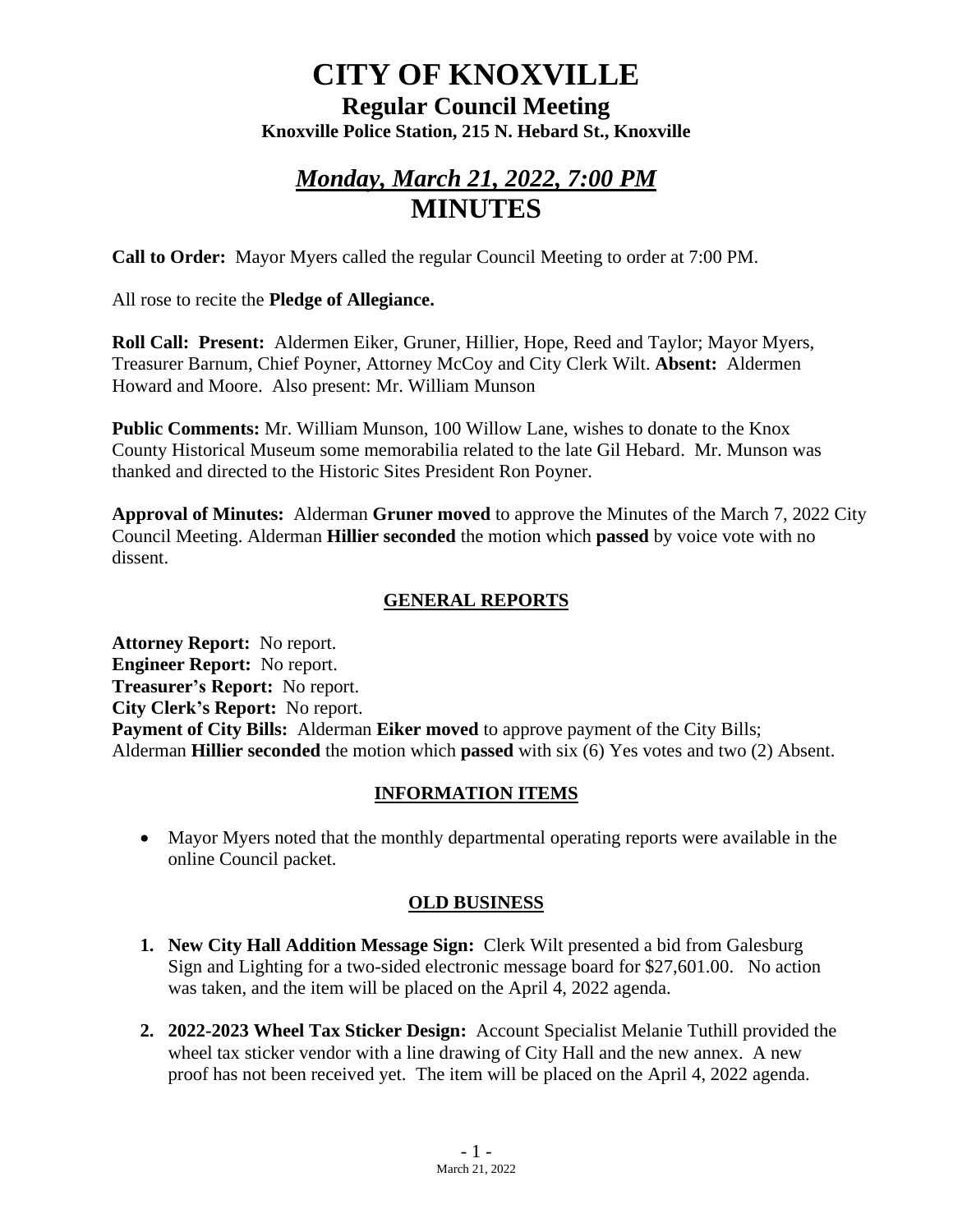### **CITY OF KNOXVILLE Regular Council Meeting Knoxville Police Station, 215 N. Hebard St., Knoxville**

- **3. Main Street Business District Snow Removal:** Attorney McCoy noted that he has reviewed sidewalk snow removal policies and does not see that other communities charge for the service. Items discussed included start and stop dates, business district boundaries, appropriate charges, use of salt, and approval of business owners. The item will be placed on the April 4, 2022 agenda.
- **4. Building Administrator Position:** Alderman **Hillier moved** to approve the appointment of Joe Lorenzen as Building Administrator, effective April 1, 2022. Alderman **Gruner seconded** the motion, which **passed** with six (6) Yes votes and two (2) Absent.

### **NEW BUSINESS**

- **1. July 4 Fireworks:** A letter was received from fireworks vendor J&M Displays stating that there is a 20% price increase implemented in 2022, plus there is difficulty obtaining the fireworks from China due to worldwide supply chain issues. There is currently \$7,500.00 appropriated for fireworks. Alderman **Gruner moved** to hold the annual fireworks on July 4, 2022, with a rain date of July 5, 2022. Alderman **Eiker seconded** the motion, which **passed** with six (6) Yes votes and two (2) Absent.
- **2. Resolution 2022-02 Hire Full Time Sanitation Worker Marty Sterr:** Full Time Street Department Employee and Painter Marty Sterr has requested to transfer to the open position in the Sanitation Department. Alderman **Hillier moved** to approve Resolution 2022-02 Hire Marty Sterr as Sanitation Worker. Alderman **Gruner seconded** the motion, which **passed** with six (6) Yes votes and two (2) Absent. There is no rate change with this transfer.
- **3. Sewer Plant Gear Motors Replacement:** There are two out of four gear motors at the Wastewater Treatment Plant that are old, broken, and need replacement at approximately \$5,000.00 to \$6,000.00 per gear. The old gears can be repaired and used as back-ups. Alderman **Gruner moved** to replace two gear motors at the Wastewater Treatment Plant. Alderman **Eiker seconded** the motion, which **passed** with six (6) Yes votes and two (2) Absent.
- **4. Write Off Final Open Water Bills:** Account Specialist Tuthill had submitted a request to write off open final water bills too small to collect. Alderman **Gruner moved** to write off three uncollected final water bills totaling \$44.49. Alderman **Hillier seconded** the motion, which **passed** with six (6) Yes votes and two (2) Absent. Attorney McCoy suggested that this write-off procedure could be part of a city policy.

#### **Mayor's Report:**

• City Hall Annex move in day is April 1, 2022 and the office will be closed April 1 and April 4. There will be an open house with light refreshments on Monday, April 4, 2022 from 12:00 pm to 5:00 pm, with a ribbon cutting at 3:00 pm.